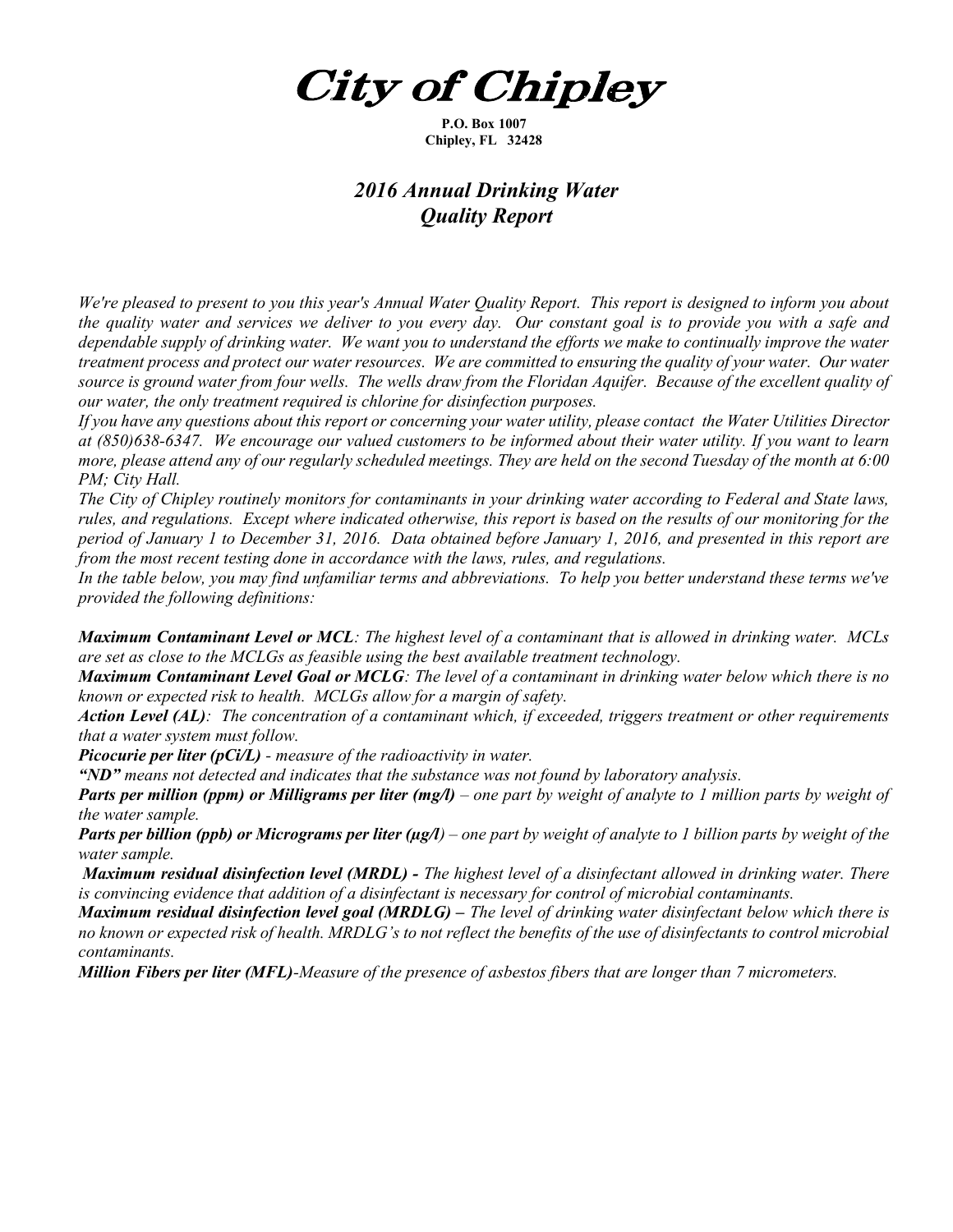| <b>Contaminant and Unit of</b><br><b>Measurement</b> | Dates of sampling<br>(mo. /yr.) | <b>MCL Violation</b><br>Y/N | <b>Level</b><br><b>Detected</b> | <b>Range of</b><br><b>Results</b> | <b>MCLG</b>    | <b>MCL</b>     | <b>Likely Source of</b><br>Contamination                                                                |  |  |  |
|------------------------------------------------------|---------------------------------|-----------------------------|---------------------------------|-----------------------------------|----------------|----------------|---------------------------------------------------------------------------------------------------------|--|--|--|
| <b>Inorganic Contaminants</b>                        |                                 |                             |                                 |                                   |                |                |                                                                                                         |  |  |  |
| Nitrate (as Nitrogen) (ppm)                          | 04/16                           | N                           | 1.13                            | $0.48 - 1.13$                     | 10             | 10             | Runoff from fertilizer<br>use; leaching from<br>septic tanks, sewage;<br>erosion of natural<br>deposits |  |  |  |
| Barium (ppm)                                         | 03/14                           | N                           | 0.007                           | $0.0029 -$<br>0.007               | $\overline{2}$ | $\overline{2}$ | Discharge of drilling<br>waste; discharge from<br>metal refineries; erosion<br>of natural deposits      |  |  |  |
| Chromium (ppb)                                       | 03/14                           | N                           | 3.5                             | $ND-3.5$                          | 100            | 100            | Discharge from steel<br>and pulp mills; erosion<br>of natural deposits                                  |  |  |  |
| Asbestos (MFL)                                       | 12/11                           | N                           | 2.2                             | N/A                               | $\overline{7}$ | $\overline{7}$ | Decay of asbestos<br>cement water mains;<br>erosion of natural<br>deposits                              |  |  |  |
| Sodium (ppm)                                         | 03/14                           | N                           | 2.2                             | $1.6 - 2.2$                       | N/A            | 160            | Salt water intrusion,<br>leaching from soil                                                             |  |  |  |

## 2016 TEST RESULTS TABLE

| <b>Contaminant and Unit</b><br>of Measurement | Dates of<br>sampling<br>(mo. /yr.) | AL.<br>exceeded<br>Y/N | 90th<br>Percentile<br>Result | No. of<br>sampling<br>sites<br>exceeding<br>the AL | <b>MCLG</b> | AL<br>(Action<br>Level) | <b>Likely Source of Contamination</b>                                                                        |  |
|-----------------------------------------------|------------------------------------|------------------------|------------------------------|----------------------------------------------------|-------------|-------------------------|--------------------------------------------------------------------------------------------------------------|--|
| <b>Lead and Copper (Tap Water)</b>            |                                    |                        |                              |                                                    |             |                         |                                                                                                              |  |
| Copper (tap water)<br>(ppm)                   | $06/14 -$<br>09/14                 | N                      | 0.24                         | $0$ OF $20$                                        | 1.3         | 1.3                     | Corrosion of household plumbing systems;<br>erosion of natural deposits; leaching from wood<br>preservatives |  |
| Lead (tap water)<br>(ppb)                     | $06/14 -$<br>09/14                 | N                      | 1.6                          | $0$ OF $20$                                        | $\Omega$    | 15                      | Corrosion of household plumbing systems, erosion<br>of natural deposits                                      |  |

| Disinfectant or<br><b>Contaminant and Unit</b><br>of Measurement | Dates of<br>sampling<br>(mo. /yr.) | <b>MRDL</b> or<br>MCL<br><b>Violation</b><br>Y/N | Level<br><b>Detected</b> | Range of<br><b>Results</b> | MCLG or<br><b>MRDLG</b> | MCL or<br><b>MRDL</b> | <b>Likely Source of Contamination</b>     |  |
|------------------------------------------------------------------|------------------------------------|--------------------------------------------------|--------------------------|----------------------------|-------------------------|-----------------------|-------------------------------------------|--|
| <b>Stage 2 Disinfectant/Disinfection By-Product (D/DBP)</b>      |                                    |                                                  |                          |                            |                         |                       |                                           |  |
| Chlorine (ppm)-<br>Stage 1                                       | $01/16-$<br>12/16                  | N                                                | RAA<br>$= 0.38$          | $0.34 - 0.48$              | <b>MRDLG</b><br>$=4$    | MRDL<br>$= 4.0$       | Water additive used to control microbes   |  |
| TTHM (Total<br>trihalomethanes)<br>(ppb)                         | 08/16                              | N                                                | 1.35                     | N/A                        | N/A                     | $MCL =$<br>80         | By-product of drinking water disinfection |  |
|                                                                  |                                    |                                                  |                          |                            |                         |                       |                                           |  |

The sources of drinking water (both tap water and bottled water) include rivers, lakes, streams, ponds, reservoirs, springs, and wells. As water travels over the surface of the land or through the ground, it dissolves naturally occurring minerals and, in some cases, radioactive material, and can pick up substances resulting from the presence of animals or from human activity.